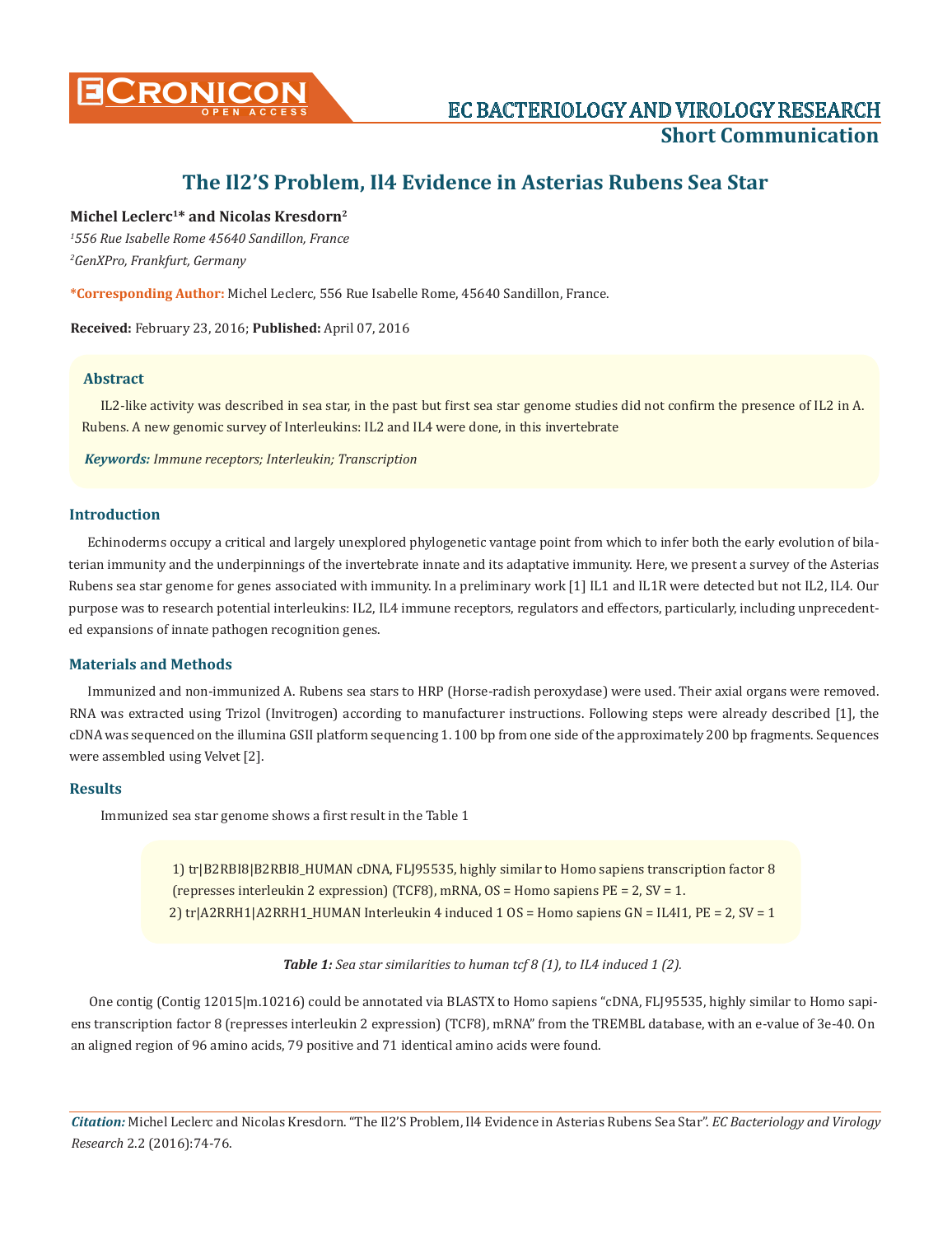5'GGAGGATTCACTGGGTGAACTCTCCCCAAACCGCGACCGCAGGAGACGAGATCGTCCTCT ACGTACCTCTGCTGGACTCTACTCATGCACCCAGTGCCCCAAGACATTCCAGAAGCACAG CTCCCTGCTCAGACACGTGTACGAGCACTCAGGTGAGCCAAAAAGTAAGCGTCCACACGA GTGTAAGGAGTGCGGCAAGGCCTTTAAGCACAAGCACCACCTCATGGAGCACGCGCGTCT TCATAGTGGTGAGAAGCCATACCAGTGTGACAAGTGCCTTAAGAAGTTCTCTCACTCCGG CTCCTACAGCCAGCACATGAACCATCGCTACAGCTACTGCCGTAAAGAGGACAATCTCAA CAGGGGGATGAGCAAAGGTGGTATGGATGAAGATGAGGAGATGATGGAAGATGGAGAACT TGAAAGATGTAAGCAGAGTGGG3'

*Figure 1: tcf 8 sequence (5'-3').*

Another contig allows us to report the IL4 obtained sequence in immunized sea stars to HRP One contig (Contig10756|m.9341) could be annotated via BLASTX to Homo sapiens "Interleukin 4 induced 1" from the TREMBL database, with an e-value of 2.28e-16. On an aligned region of 453 amino acids, 187 positive and 105 identical amino acids were found.

> 5'TCTGGTTGTTGAGGCTCGAGATCGTCTCGGAGGTCGAACCCACACTCTGGTGGACCCCTC CATTGGTTATGTGGATTTGGGCGGAGCTTACGTCGGCCCCACCCAGAATCGTCTTCTCCG TATGGCCAAGGAACTGGGCGTGGAAAACTACAAGATCAACGAAGCTGAGAGGCTTGTTTG GGTTGATAATCAACGTGGTTACCCTTTCAAGGGATCATGGCCCAAGTTCTGGAACCCTCT CGTCAATCTGGATTTGAATAACGCTATCCGAGAGATCGACAGACTTGGAGATATGATTTC AGTGGATGCACCTTGGGACGCACCAAATGCCGAAGAGCTGGATAACATGACGATGAAAGA ATGGATCGACAAGACATGTTGGACAGAAAGCATCCGCCGTCTTTTTATTACAACTTGTGA GGTTGGCGTTTGCATGGAACCCCAAGAGCTATCGGTCCTCTTCTTCGCGTGGTATCTGAA ACAGACAGGTGGATACGTTCGATTTATATCGAGTGATAATGGCGGCCAGGAGCGGAAGTT TGTTGGTGGATCTCAGCAGATAAGCATTAAGATGGGAGAGAAGATCGGCAAAGAGAACAT CAAGATGGAGAGTCCAGTAGCTCAGATTAATCAGAGTGAGGAGTCTGTTTCTGTGCACAC CATCAACGGAGATGTCTATCAGGCTAAGTACGTGATCAGCGCAATGGCCCCACCTTTGAC CCAGAAGATTCACTATGACCCGCCCCTGCCTCCTAGGAGAAACCAGCTGATATCCAGAGC CCCTGTAGGCAGTGTCATCAAGTGCATGGTGTACTACGACAAGACATGGTGGAAAGATAG AGATTTTTGTGGCTCCACCTTCAACGTTGACCCAGCAAGTCCGATGGTGTATTCACTTGA TGACACAAAACCTGATGGCAGTCACCCAGCCCTTATCTGTTTTGTGGCTGCTAACAAGGC CAGAGAGTTCTGCGGGATCAGCAAAGAGGAAAGACGAGACAGGCTGTGCAGATGTTACAG TGCTGCCTTCGGTGGAGCAGAGGAAGCCTTACACCCTATCAACTACAAGGAGAAGAACTG GATGAATGAGCAGTACTCCGGTGGCTGCTACACCTCTACCTATGGCCCTGGTGTTCTGAC TCAACTTGGAAAAGAGCTCCGTAAACCATTTGGCAGATTGTATTTTGCTGGGACTGAAAC TGCGACACACTGGGCTGGCTACATGGAAGGAGCTATACAGGCTGGAGAGAGAGCTGCTAG GGAGATTCAGCACAGAATGGGAAAGATTGACGAGAATGAAATCTGGCAGGATGAACCAGA ATCAAAGGAGGTGCCAGCCCTTCCGATACCGACCACCTTCTACGAACGCAACGCTCCATC TGTACCTGGCTTGTTTAAATTCATTGGTCGTACTGTTGTCTTGTCTGCTGTTATCGGAGT CTTCGCGATCTGCCGCCTGAAGAAAAAATAAACCACATCGATCGACGAGCCGAGACAAAC CAACTCCTGAAGATATTCCTGAGTGAGCCAAACTCCATTCATAGAAAAATTATTCAATTT AATGCGATTCATTGAGAGATTTATTTCAAGATATTGTCTTTGAGAAAGAAAAAAATACTG TCAATATAAACAAATGTGGAGGCGCGTTCAAACAAGCAGAGTTTGTCAAGAAACGTCCTA CAAAAAAACCGAAACAAAACCACAAGTTTACAAAGGTAAAAAAATAAACAAAATAATTGA TTATATTGCATGACTTTAATCATGTGATGTGGTTGAATGCCGGCAGAGTTACTATTTTAT TTTATTAATTTGGTGTTTAGGGTTCTATTAGTTTTTGGTTTAGTAGCATTTGTTTCTTTA

75